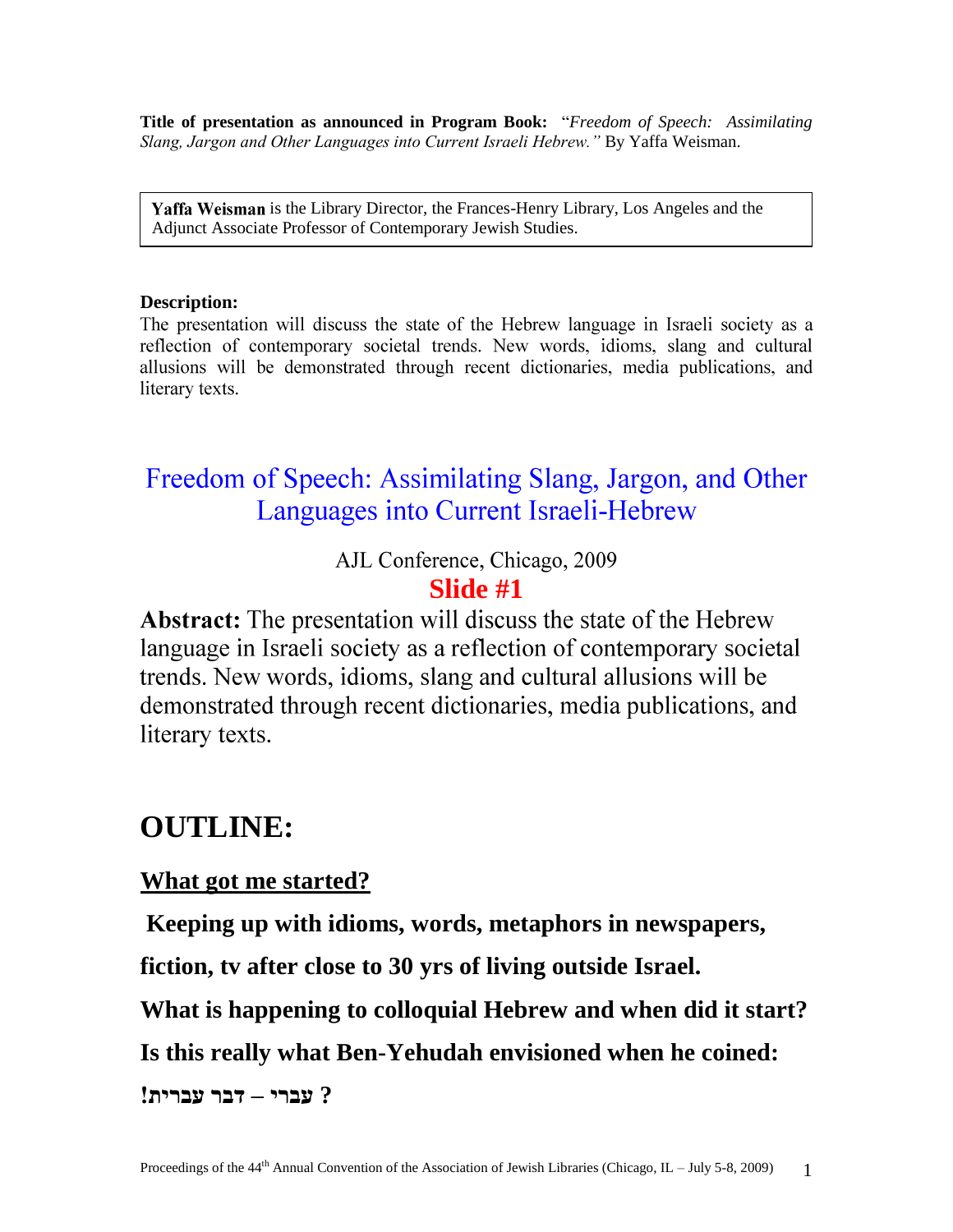# **What happened between Milon Ibn Shushan to Milon Ibn Shoshanah?**

**"Spoken Hebrew has always been influenced by foreign languages. This influence is mainly evident in words and idioms that are inserted in their original form into spoken Israeli , as well as in idioms translated into Hebrew by the speakers. While this phenomenon is ongoing, the nature of the influencing languages has drastically changed in the last few decades' and after years of dominance of Yiddish and Arabic, English is becoming the most evident influence on spoken Hebrew. (Rosenthal, 2005)** 

**Exercise in pronunciation:**

#### **Slide # 2**

 **from my niece's post on Facebook:** 

סחתיין מאמי איך שהזמן טס חבלז מזלטוב יאללה שיעבור מהר ותצאי לאזרחות

**Exercise in comprehension:**  *אם יש גן עדן/Beaufort*

**Standard divisions of most living languages: Slide #3**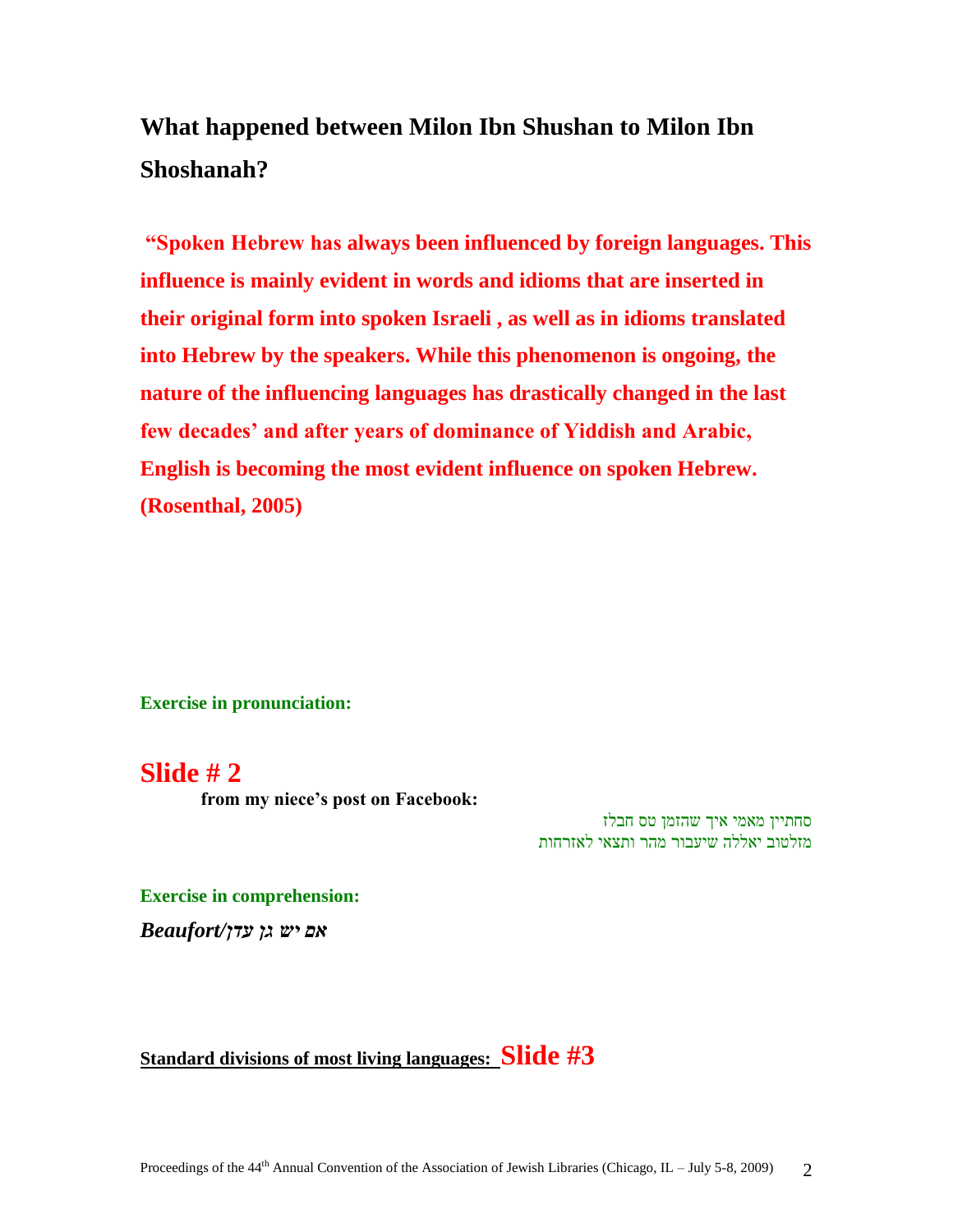**= Literary/Normative: comes from sources & used for written expressions בלתי שפוי ="Insane"**

**=Standard Israeli: contemporary, professional, correctly adjustable; colloquial Disturbed = מופרע, מתוסבך** 

**= Sub-Standard/Illegitimate: slang**

**psycho = פסיכי**

**I will focus mostly on the 3rd kind, but not before recognizing that it is never a "pure" form, and is sometimes influenced by and confused with:**

### **CLARIFICATIONS:**

**Jargon: a vocabulary of words and idioms that is specific to a profession or a defined group, i.e. doctors, sports writers, soldiers.**

**Cant: the language of felons and criminals**

**Dialect: a form of language that is specific to an area or a social sphere that emphasizes pronunciation and proprietary words, i.e. English includes Scottish, Cockney and American dialects. (Netzer, 2007)**

## **SLANG**

#### **History:**

**18th century England: language used by the criminal element**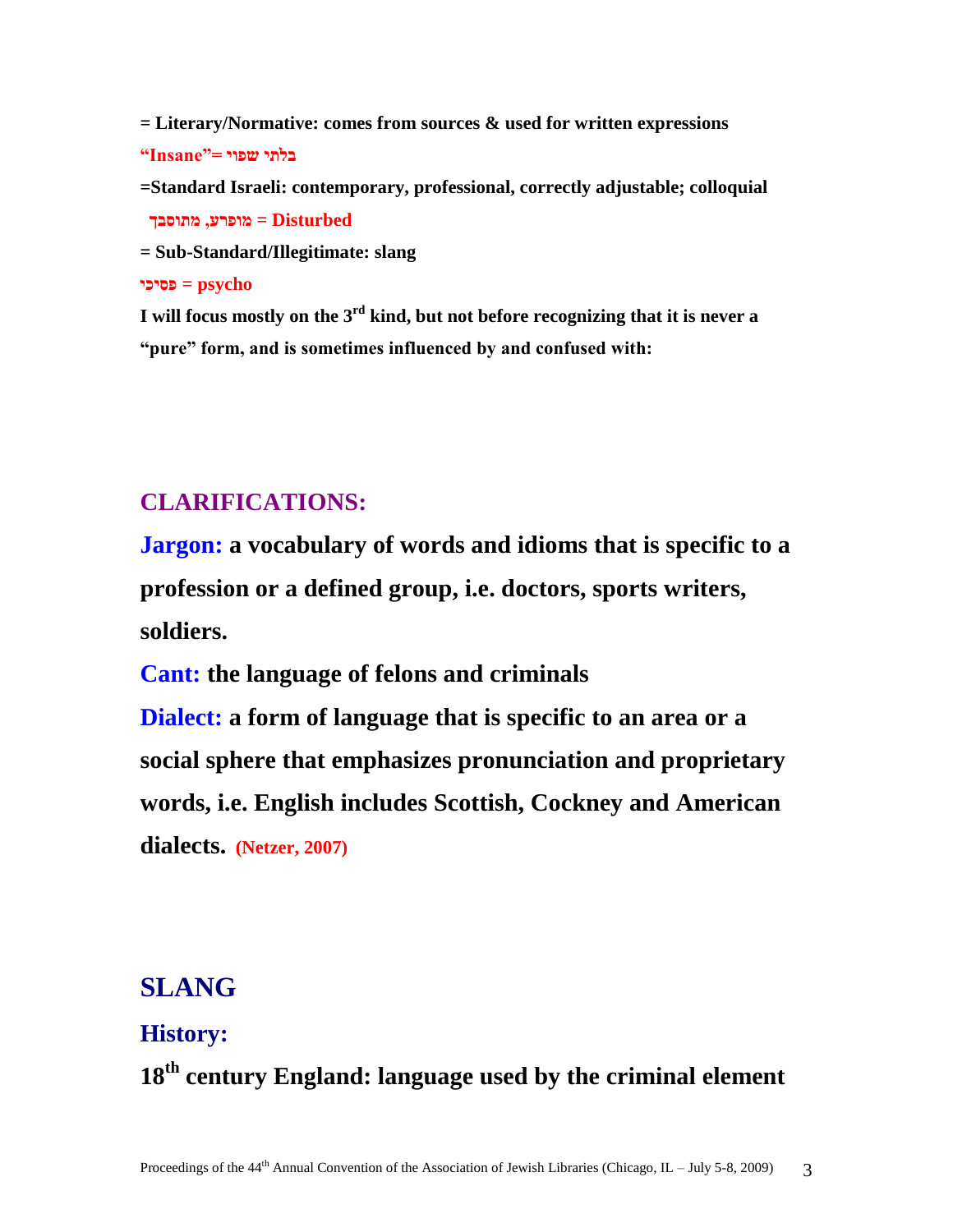**19th century: the language of the ignorant 20th century: subversive code, intentionally sub-standard, informal**

**Since then: Part of popular culture, the "authentic" voice of specific social groups. (Military, Kibbutz, criminals)**

## **Slide #4**

**Unique elements: Current, vibrant, creative, subversive, humorous Structure: Creating a new word or a new combination based on an old word Semantics: Changing the normative meaning of the word or combination of word – using an established word to express new content, sometimes the exact opposite of the original meaning (הזמן על חבל ,גנוב ,הורס) ( Refael Nir in: Rosental, 2005)**

# **Slide #5**

**Phonetics: intentional derivations from the standard words מפונדרק: מפונק + דרק גועליציה: גועל + קואליציה**

# **Slide #6**

**Morphological: intentional derivation from form & conjugation התפוטר, התנודב**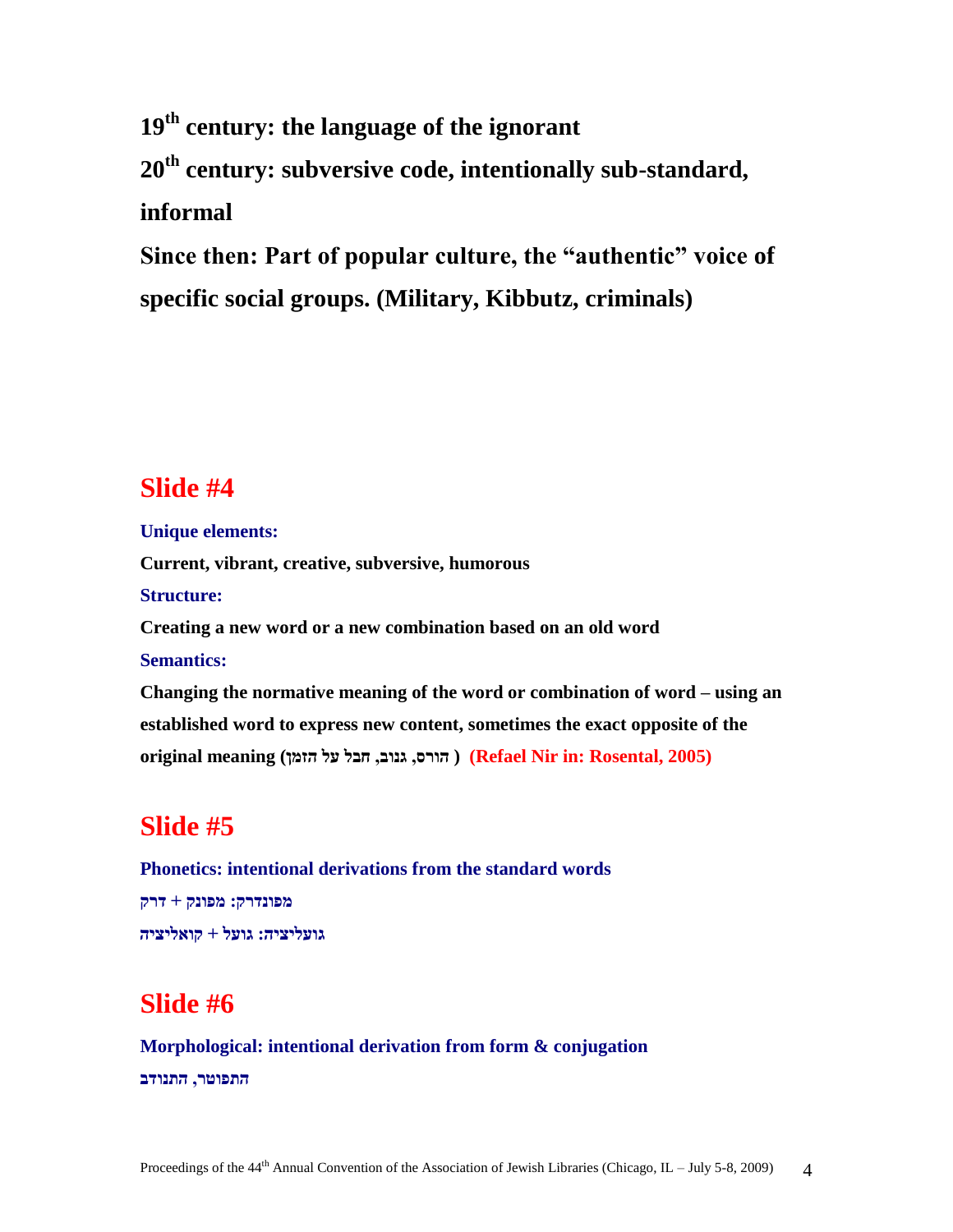**כלומניק, נהגוס**

## **Slide #7**

**Grammatical: intentional [short] combinations זה מה יש למה מי מת?**

## **Slide #8**

**Lexical/Semantic: borrowing from another language and/or subverting the Hebrew Yiddish נודניק, גשעפט, ברוך Arabic פשלה, סחבק, מסטול English גימיק, פייר, לארג' Ladino פוסטמה, דמיקולו**

**(Ben-Shahar in Rosental, 2005)**

**Afterthoughts:**

**Literature: absorbing, reflecting, representing**

**HOW DOES IT SOUND? Popular culture: comedy: Kaveret, Gashash Israeli hip-hop: subliminal**

**Slide #9 Kaveret: hamagafayim shel Baruch (1973) (2:12- more of a visual of Poogy) <http://www.youtube.com/watch?v=0sHuLMsRX38>**

**Po Kavur haKelev: Taking idioms literally (2:44 – picture only)**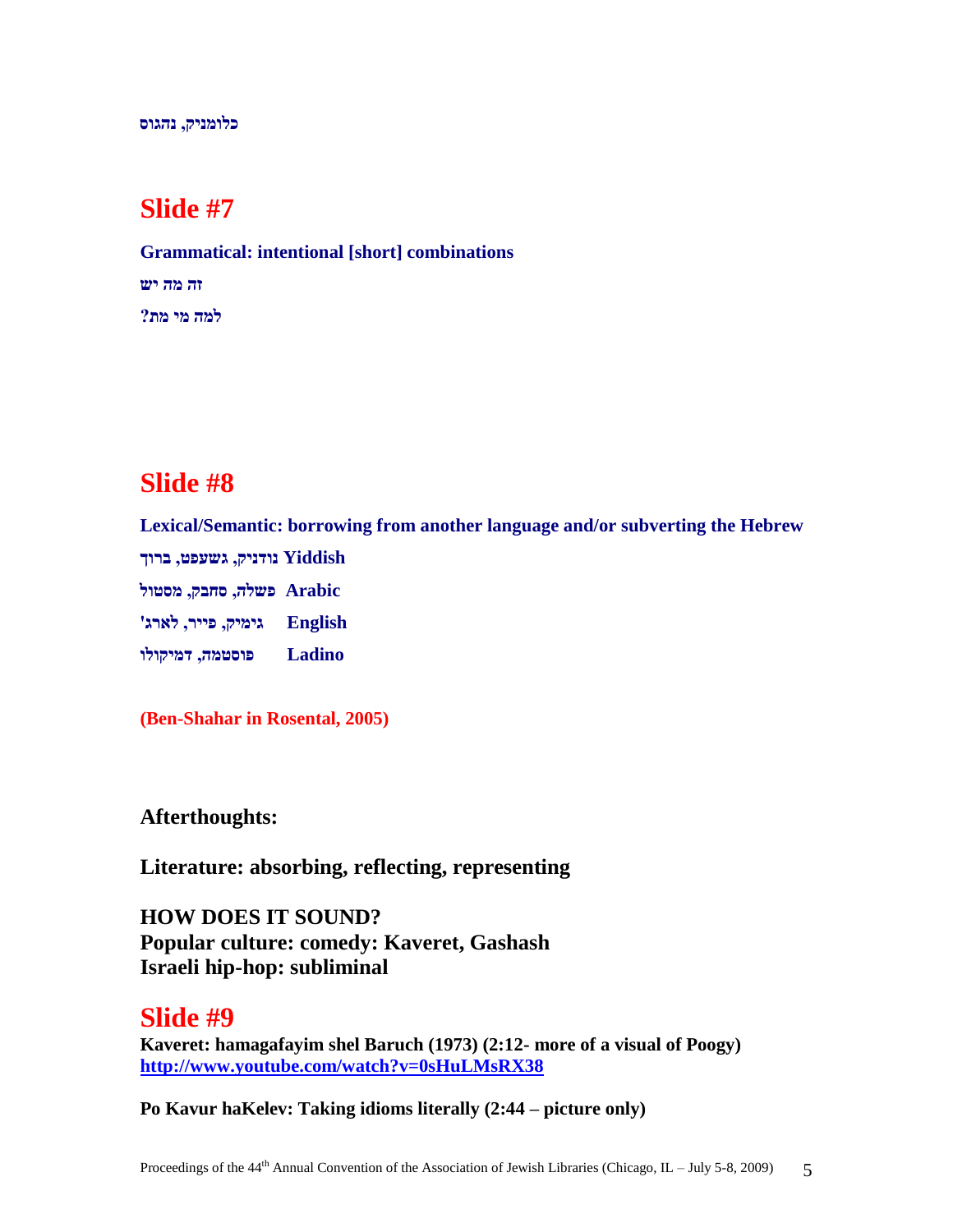**[http://www.youtube.com/watch?v=XB\\_XeIxhYX4&feature=related](http://www.youtube.com/watch?v=XB_XeIxhYX4&feature=related)**

**Makolet (Monologue/absurd) (4:18 narrative preceding the song: absurd, misguided idioms, parodying styles of speech, story telling) <http://www.youtube.com/watch?v=x6g9kRy5J64&feature=related>**

**Inside humor: making fun of the bible & bible quiz Lool:(8:29 show 3:30) [http://www.youtube.com/watch?v=yOp53vyXnRQ&feature=PlayList&p=21D1C3C](http://www.youtube.com/watch?v=yOp53vyXnRQ&feature=PlayList&p=21D1C3C5227BEF2E&playnext=1&playnext_from=PL&index=18) [5227BEF2E&playnext=1&playnext\\_from=PL&index=18](http://www.youtube.com/watch?v=yOp53vyXnRQ&feature=PlayList&p=21D1C3C5227BEF2E&playnext=1&playnext_from=PL&index=18)**

**Hanoch Levin: Victory Speech – The 11 minutes War (2:05 – claymation reiteration of 1970 monologue that split the country then; militaristic lingo ad absurdum) [http://www.youtube.com/watch?v=feAMVIPlI\\_A&feature=related](http://www.youtube.com/watch?v=feAMVIPlI_A&feature=related)**

#### **SUBLIMINAL: ISRAELI HIP HOP**

**Peace in the ME: (5:45 Hebrew HipHop w/Subliminal) <http://www.youtube.com/watch?v=hCnXvqp4PH4&feature=related>**